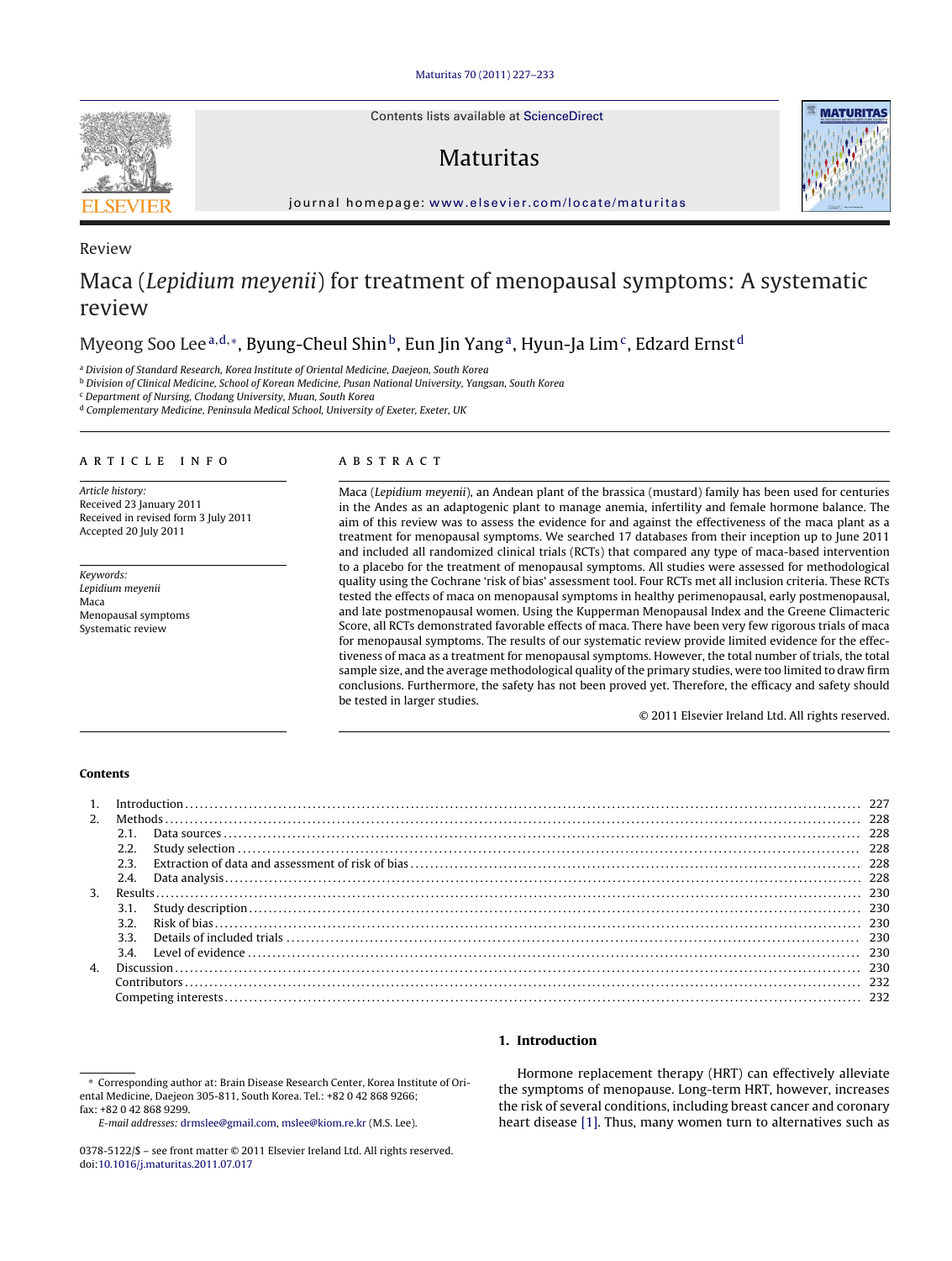herbal supplements, which, whether correct or incorrect, are often perceived as natural and therefore free of adverse effects.

Maca (Lepidium meyenii) is an Andean plant of the brassica (mustard) family that is widely grown in several South American countries [\[2\].](#page-5-0) Maca has been traditionally used for centuries in the Andes as an adaptogenic plant to manage anemia, infertility and female hormone balance [\[2,3\].](#page-5-0) The introduction of maca in Japan, Europe, and the US has recently occurred [\[4\],](#page-5-0) and it is increasingly being used in many parts of the world. Although little scientific data support its efficacy, maca is marketed on the internet as a product that benefits sexual function and relieves menopausal symptoms [\[5\].](#page-5-0)

Maca has been reported to have low toxicity (LD50 for mice is >16.3 g/kg). In both in vivo and in vitro studies, maca administered after being boiled, regardless of extraction method, demonstrated no toxicity [\[6\].](#page-5-0) Valentova et al. [\[7\]](#page-5-0) demonstrated that maca possesses a slight cytoprotective effect in vitro studies. Gonzales et al. [\[8,9\]](#page-5-0) demonstrated a dose-dependent reduced length of stage I seminiferous tubules and increased length of stage VIII with maca treatment. In a study by Zhang et al.[\[10\],](#page-5-0) ethanolic extracts of maca reduced ovariectomy-related reduction of lumbar-spine bone mineral density and calcium loss in ovariectomized rats. Maca extracts do not affect the cell morphology and viability of rat primary hepatocytes [\[7\].](#page-5-0)

Several in vivo experiments suggest that maca has fertilityenhancing properties, likely due to phytosterols or phytoestrogens [\[11,12\].](#page-5-0) The potentially bioactive ingredients include macaridine, macamides, macaene, glucosinolates, maca alkaloid, and maca nutrients [\[12\].](#page-5-0) Maca contains several bioactive components including alkaloids, glucosinolates, sterols, fatty acids, minerals, and vitamins [\[3\].](#page-5-0) Maca alkaloids have been reported to have anti-sterility activity [\[13\].](#page-5-0) Gonzales et al. [\[14\]](#page-5-0) reported that the glucosinolates of maca could function as antioxidants and free radical scavengers. Additionally, red maca (L. meyenii) has been shown to reduce prostate size in rats. However, there have been no clear data presented on biologically active maca components until now.

Some clinical trials have also suggested that maca may have favorable effects on menopausal symptoms in postmenopausal women [\[15\].](#page-5-0) Currently, one systematic review of maca for sexual function is published [\[16\].](#page-5-0) However, no systematic review of maca on menopausal symptom is available. The objectives of this systematic review were to summarize and critically assess the clinical evidence for and against the effectiveness of maca as a treatment for menopausal symptoms and to offer recommendations for future research.

## **2. Methods**

## 2.1. Data sources

We searched records from the following electronic databases up to June 2011: Medline, AMED, CINAHL, EMBASE, PsycInfo, the Cochrane Central Register of Controlled Trials, The Cochrane Database of Systematic Reviews, DARE, the Psychology and Behavioral Sciences Collection, six Korean Medical Databases (Korean Studies Information, DBPIA, Korea Institute of Science and Technology Information, KERIS, KoreaMed, and Korean National Assembly Library), the Chinese Medical Database (CNKI; [www.cnki.net](http://www.cnki.net/)) and the Japan Science and Technology Information Aggregator,

Electronic. The search terms used were "(maca OR Lepidium) AND (menopause\$ OR climate OR perimenopause OR peri menopause OR post menopause\$ OR post menopause OR hot flash\$ OR hotflash\$ OR hot flush\$ OR hot-flush\$)". To include multiple possible terms, we used the wild character '\$' for each search term. We also manually searched our departmental files and relevant journals [FACT (Focus on Alternative and Complementary Therapies) and Forschende Komplementärmedizin (Research in Complementary Medicine)] through June 2011. The references in all located articles were searched manually for further relevant articles. In addition, dissertations and abstracts were included.

## 2.2. Study selection

We included all articles reporting a randomized clinical trial (RCT) in which peri- or postmenopausal women were treated with any type of maca (Lepidium) preparation, regardless of the maca's origin. Trials were included ifthey employed maca as the sole treatment or as an adjunct to conventional treatments compared to a placebo control. Trials comparing two different extracts or doses of maca and those with no clinical data or with insufficient data were excluded. No language restrictions were imposed.

## 2.3. Extraction of data and assessment of risk of bias

All of the included articles were read in full. Three independent reviewers (MSL and BCS) extracted the data according to predetermined criteria [\(Table](#page-2-0) 1). The Cochrane classification (i.e., sequence generation, blinding, incomplete outcome measures and allocation concealment) was applied for evaluation of the risk of bias [\[17\].](#page-5-0) Differences in opinion between the reviewers were settled through discussion.

## 2.4. Data analysis

We originally intended to conduct a formal meta-analysis; however, the absence of data needed for possible pooling prevented us from doing so. Thus, the findings of the review are presented as a descriptive synthesis. The method that gave the best evidence for synthesis [\[18\]](#page-5-0) was used to formulate the conclusions on the effectiveness of maca. This method consists of four levels of evidence and takes the methodological quality and outcomes of the studies into account [\[19\].](#page-5-0) These levels of evidence are:

Level 1: strong evidence – provided by generally consistent findings in multiple, relevant, high-quality RCTs.

Level 2: moderate evidence – provided by generally consistent findings in one relevant, high-quality RCT and one or more relevant, low-quality RCTs.

Level 3: limited evidence – provided by generally consistent findings in multiple relevant, low-quality RCTs.

Level 4: inconclusive evidence – provided by only one relevant, low-quality RCT, no relevant RCTs or RCTs with conflicting results.

Effect size (ES) and 95% confidence interval (CI) were calculated for menopausal symptoms using Cochrane Collaboration's software [Review Manager (RevMan) Version 5.0 for Windows. Copenhagen: The Nordic Cochrane Centre]. We used the generic inverse variance method in RevMan to analyze the difference in means between the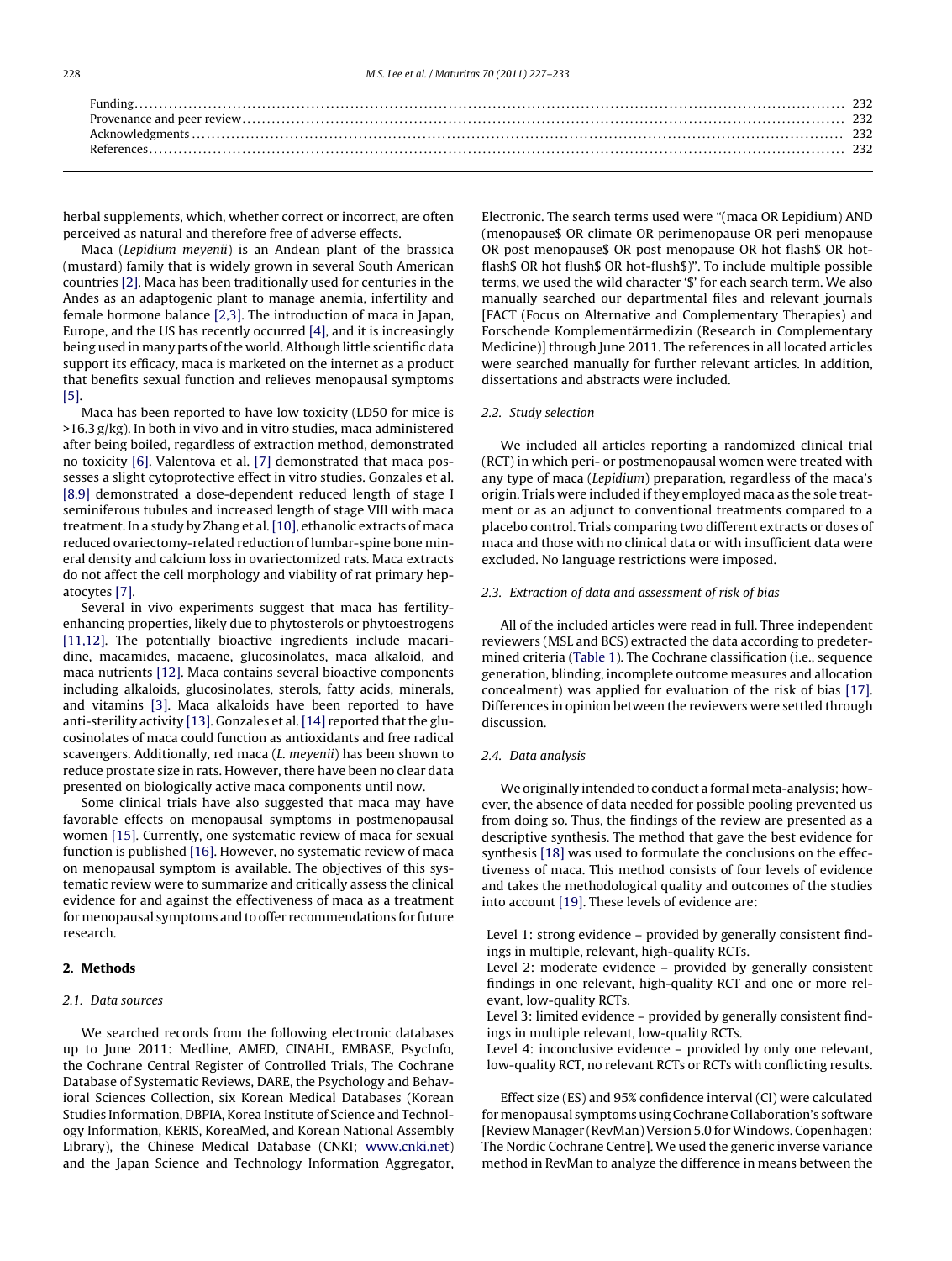#### <span id="page-2-0"></span>**Table 1**

Summary of double-blind, randomized clinical crossover trials with maca for menopausal women.

| First author (year)<br>location     | Sample size/condition<br>age (years)                                                                                                                      | Intervention (regimen)                                                                                                                                                                                                                                      | Control intervention<br>(regimen)                                                                                                                   | Measurement of<br>menopausal symptoms                                                                       | Intergroup differences                                                                                                                                                                                                                                                                                                                                                                                                                       | Risk of bias <sup><math>\dagger</math></sup> comment             |
|-------------------------------------|-----------------------------------------------------------------------------------------------------------------------------------------------------------|-------------------------------------------------------------------------------------------------------------------------------------------------------------------------------------------------------------------------------------------------------------|-----------------------------------------------------------------------------------------------------------------------------------------------------|-------------------------------------------------------------------------------------------------------------|----------------------------------------------------------------------------------------------------------------------------------------------------------------------------------------------------------------------------------------------------------------------------------------------------------------------------------------------------------------------------------------------------------------------------------------------|------------------------------------------------------------------|
| Brooks (2008) [15]<br>Australia     | 14 Healthy postmenopausal<br>women who were not<br>receiving hormone therapy<br>either currently or within the<br>previous 6 months<br>53.5 ( $\pm$ 10.8) | Maca (dried powder taken<br>in their breakfast cereal,<br>soup or a milk shake, 3.5 g,<br>once daily for 6 weeks,<br>$n = 14$<br>Lepidium meyenii                                                                                                           | Placebo power (refined<br>white rice flour taken in<br>their breakfast cereal, soup<br>or a milk shake, 3.5 g/day,<br>daily for 6 weeks, $n = 14$ ) | GCS<br>(1) Total score<br>(2) Psychological scale<br>(3) Somatic<br>(4) Vasomotor<br>(5) Sexual dysfunction | $(1)$ 17.3% more reduction<br>than placebo, $P < 0.05$<br>(values not reported)<br>$(2)$ Total, ES, $-2.80$ [ $-3.65$ ,<br>$-1.95$ ], $P < 0.001$ ; anxiety,<br>ES, $-1.53$ [ $-1.19$ , $-1.08$ ],<br>$P < 0.001$ ; depression, ES,<br>$-1.26$ [ $-1.73$ , $-0.79$ ],<br>P < 0.001<br>$(3)$ ES, 0.27 [-0.03, 0.57,],<br>$P = 0.08$<br>$(4)$ ES, 0.04 [-0.33, 0.41],<br>$P = 0.83$<br>$(5)$ ES, $-0.70$ [ $-0.85$ ,<br>$-0.55$ ], $P < 0.001$ | (U, U, L, U)<br>No placebo run-in<br>period, crossover<br>design |
| Meissner (2006) [23] *<br>Australia | 102 Caucasian early<br>postmenopausal women<br>30 mI U/mL $\leq$ FSH<br>$49 - 58$                                                                         | Maca [hard gel<br>encapsulated with<br>pre-gelatinized dried and<br>pulverized hypocotyls of<br>maca, total 2 g daily<br>$(500\,mg\times 2\;capsules\times 2$<br>times/day) for 2 months,<br>$n = 102$<br>Lepidium peruvianum<br>Chacon                     | Placebo power (hard gel<br>encapsulated with sorbitol<br>and cellulose, 500 mg $\times$ 4<br>capsules/day for 1 month,<br>$n = 102$                 | $(1)$ KMI<br>(2) GCS                                                                                        | $(1)$ APMM $(n = 55)$ , MD,<br>$-11.87$ [ $-14.14$ , $-9.60$ ],<br>$P < 0.001$ ;<br>AMMP ( $n = 33$ ), MD, $-7.8$<br>$[-10.35, -5.33], P < 0.001$<br>$(2)$ APMM $(n=55)$ , MD,<br>$-7.45$ [ $-9.19, -5.71$ ],<br>$P < 0.001$ ;<br>AMMP ( $n = 33$ ), MD, $-2.85$<br>$[-4.69, -1.01]$ , $P = 0.02$                                                                                                                                            | (L, L, L, L)<br>One month placebo<br>and 2 months Maca use       |
| Meissner (2006) [23]<br>Australia   | 66 Caucasian early<br>postmenopausal women<br>$49 - 58$                                                                                                   | Maca [hard gel<br>encapsulated with<br>pre-gelatinized dried and<br>pulverized hypocotyls of<br>maca, total 2 g daily<br>$(500 \,\text{mg} \times 2 \text{ capsules} \times 2)$<br>times/day) for 1-3 months,<br>$n = 661$<br>Lepidium peruvianum<br>Chacon | Placebo power (hard gel<br>encapsulated with sorbitol<br>and cellulose, 500 mg $\times$ 4<br>capsules/day for 1-2<br>months, $n = 66$ )             | $(1)$ KMI<br>(2) GCS                                                                                        | $(1)$ APMMP, MD, $-7.33$<br>$[-10.03, -4.63]$ , $P < 0.001$<br>APPMM, $MD, -9.95$<br>$[-12.52, -7.38], P < 0.001$<br>AMMPP, MD, $-5.94$ [ $-8.49$ ,<br>$-3.39$ ], $P < 0.001$<br>AMMPM, MD, -5.92<br>$[-8.37, -3.47]$<br>$(2)$ APMMP, MD, $-2.23$<br>$[-5.21, 0.75]$ , $P=0.14$<br>APPMM, MD, -3.65 [-6.47,<br>$-0.83$ ], $P = 0.01$<br>AMMPP, MD, 1.59 [-1.10,<br>$-4.28$ ] $P < 0.001$<br>AMMPM, MD, -0.60<br>$[-3.70, -2.50], P < 0.001$  | (L, L, L, L)                                                     |
| Meissner (2006) [24]<br>Australia   | 20 Caucasian women in<br>perimenopausal stage<br>$41 - 50$                                                                                                | Maca [hard gel<br>encapsulated with<br>pre-gelatinized dried and<br>pulverized hypocotyls of<br>maca, total 2 g daily<br>$(500 \,\text{mg} \times 2 \text{ capsules} \times 2)$<br>times/day) for 2 months,<br>$n = 20$<br>Lepidium peruvianum<br>Chacon    | Placebo power (hard gel<br>encapsulated with sorbitol<br>and cellulose, 500 mg $\times$ 4<br>capsules/day for 2 months,<br>$n\!=\!20)$              | KMI                                                                                                         | Maca treatment alleviated<br>postmenopausal<br>symptoms; $P < 0.05$                                                                                                                                                                                                                                                                                                                                                                          | (L, L, L, U)<br>No placebo run-in<br>period, crossover<br>design |

DB: double blind; MCT: multi-centre trial; GCS: Greene's Climacteric Score; FSH: follicle stimulation hormone; KMI: Kupperman's Menopausal Index; A: admission; M: maca session; P: placebo session; ES: effect size; MD: mean difference.

† Risk of bias: (Sequence generation, incomplete outcome measures, blinding, allocation concealment); L: low risk of bias; L: high risk of bias; U: uncertain risk of bias.

\* Two trials reported in the same paper.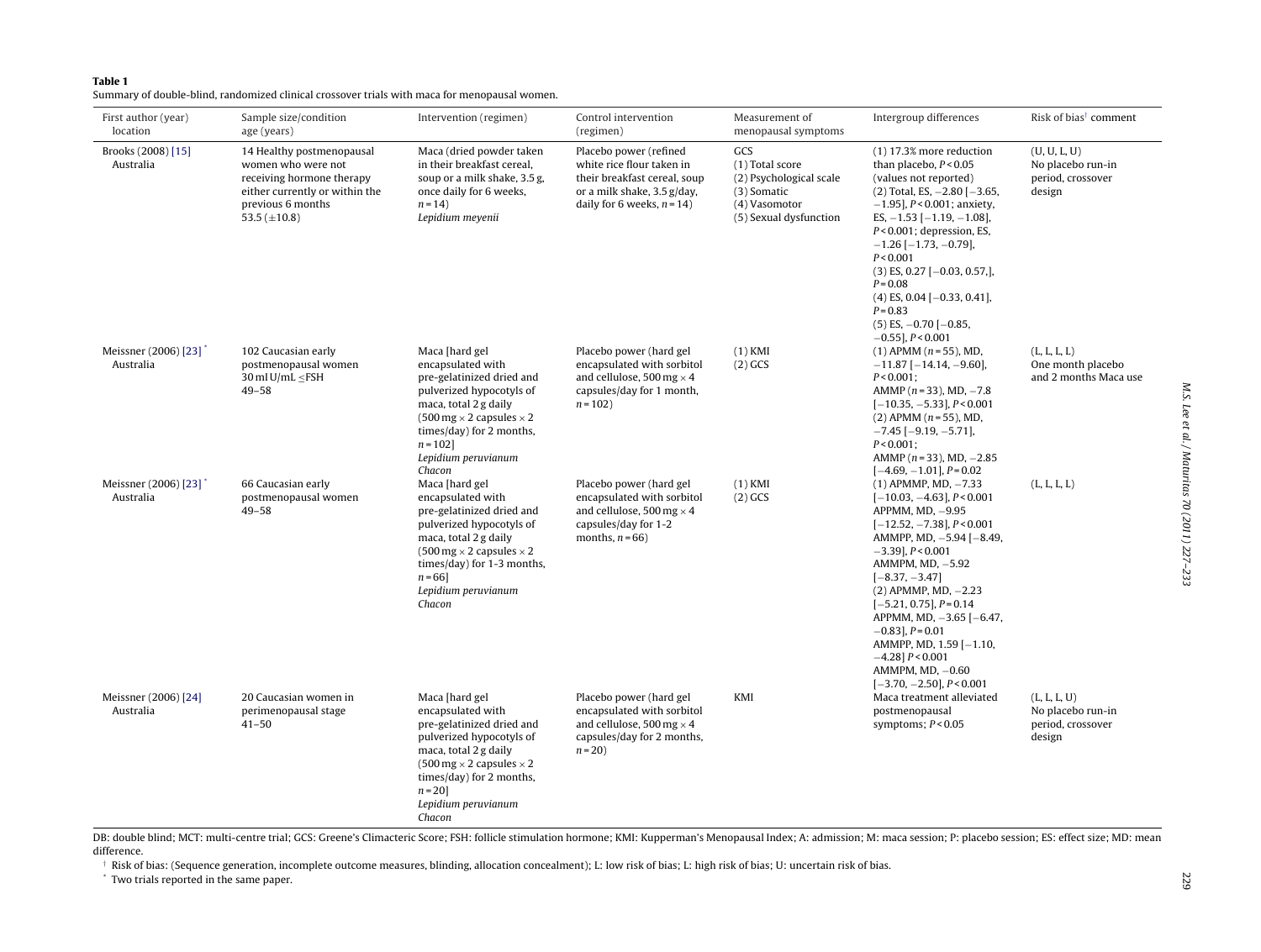two groups because most of the included trials reported only mean differences and standard errors.

## **3. Results**

## 3.1. Study description

The literature searches revealed 17 articles, of which 14 studies had to be excluded ([Fig.](#page-4-0) 1). Among these, three RCTs [\[20–22\]](#page-5-0) were duplicate publications with other included trials [\[23\].](#page-6-0) Four RCTs [one article [\[23\]](#page-6-0) contained two trials] met our inclusion criteria, and their key data are summarized in [Table](#page-2-0) 1 [\[15,23,24\].](#page-5-0) All RCTs were conducted in Australia and adopted a double-blind, placebocontrolled crossover design. The four trials included a total of 202 subjects. Three RCTs employed pre-gelatinized maca [\[23,24\],](#page-6-0) and dried maca was administered in the fourth RCT [\[15\].](#page-5-0) The doses were 2.0–3.5 g of maca daily for 1.5–2 months. The outcome measures in these trials were Green Climacteric Scores (GCSs) [\[15,23\]](#page-5-0) and the Kupperman Menopausal Index (KMI) [\[23,24\].](#page-6-0) All four RCTs used commercial products.

## 3.2. Risk of bias

Three RCTs reported their methods of sequence generation [\[23,24\].](#page-6-0) All of the included trials employed a double-blind design. Three trials reported completion of outcome measures [\[23,24\].](#page-6-0) Two RCTs in one publication employed allocation concealment [\[23\].](#page-6-0)

### 3.3. Details of included trials

Brooks et al. [\[15\]](#page-5-0) conducted a double-blind, placebo-controlled RCT to assess the effects of maca (details were not reported) for menopausal symptoms in postmenopausal women. Fourteen healthy postmenopausal women were divided randomly into two crossover groups. They received 3.5 g/day of either powdered maca for 6 weeks or a matching placebo for 6 weeks over a 12-week period. The outcome measures were reported as GCSs. Significant improvements in the total GCS score  $(P < 0.05)$ , sexual function  $(P<0.001)$  and psychological symptoms  $(P<0.001)$  such as anxiety ( $P < 0.001$ ) and depression ( $P < 0.001$ ) after maca consumption compared to placebo were reported.

Meissner et al. [\[23\]](#page-6-0) tested the effects of maca (Lepidium peruvianum) on menopausal symptoms with GCSs and KMI in early postmenopausal women. Patients ( $n = 102$ ) were randomized into two experimental protocols. One group  $(n = 62)$  was given a placebo for 1 month and maca for 2 months (commercial Maca-GO, 2 g/day), whereas the other group ( $n = 40$ ) was given maca for 2 months and placebo for 1 month. The overall menopausal symptoms with both the GCS ( $P < 0.001$ ) and KMI ( $P < 0.001$ ) were improved during maca intake compared to placebo.

The same group [\[23\]](#page-6-0) also carried out an RCT to assess the effects of maca compared to placebo on GCS and KMI in 66 early postmenopausal women randomly divided into six different treatment groups. In this study, however,the authors only reported the results of four of the groups. Their conclusion was that maca significantly improved the symptoms of GCS ( $P < 0.001$ ) and KMI ( $P < 0.001$ ) compared to placebo.

Meissner et al. [\[24\]](#page-6-0) performed a pilot RCT evaluating the effect of maca (L. peruvianum) compared to placebo. Twenty perimenopausal women were randomized into two groups treated with maca ( $n = 10$ ) or placebo ( $n = 10$ ). The primary outcome (measured as KMI) was improved following maca treatment compared to placebo ( $P < 0.05$ ).

#### 3.4. Level of evidence

Three RCTs, which had a low risk of bias, reported positive effects of maca (L. peruvianum) on menopausal symptoms [\[23,24\].](#page-6-0) The designs of these RCTs, however, were limited, making it difficult to identify the effectiveness of maca. One RCT, which had a high risk of bias, also showed positive effects of maca powder on menopausal symptoms [\[15\].](#page-5-0) Therefore, the evidence was limited (level 3) but suggested that maca was more effective than placebo treatment.

## **4. Discussion**

Perhaps the most important finding of this systematic review is that there have been very few rigorous trials examining the effects of maca on menopausal symptoms. This lack is surprising given that maca has been marketed as effective for the treatment of menopausal symptoms. Three of the four studies concerning menopausal symptom treatment originated from a single research group, and most of the studies reviewed herein were burdened with methodological flaws. Although the results of these studies suggest that maca is more effective than a placebo in improving menopausal symptoms, the small number of trials and small total sample size limit the utility of these studies. Furthermore, none of the included studies assessed the safety of maca.

Although all included RCTs used placebo controls and were double-blind designs, none reported the success of their blinding methods. Moreover, none of the studies included a power calculation. The same group authored three of the four RCTs, therefore warranting independent replications of these studies. The study design of all four RCTs had several caveats, making it difficult to resolve the positive effects of maca on menopausal symptoms. None of the RCTs included washout periods between crossovers; thus, the possibility of carryover effects must be considered. In two of the studies, participants were given placebo or maca for unequal amounts of time (2 months vs. 1 month or vice versa) [\[23\].](#page-6-0) Furthermore, none of the included trials had placebo runin periods. Considering that menopausal symptoms have been shown to be vulnerable to placebo [\[25\],](#page-6-0) a placebo run-in period is warranted. None of the included trials reported parameter information relevant to menopausal symptoms such as the time since menopause, body mass index, prevalence of smoking, and medical history including thyroid diseases. The participant ages were also not provided for either the maca or the placebo groups. Future studies should include the relevant parameter information related to menopause symptoms to allow for a clear interpretation of the trial results.

The RCTs were clinically heterogeneous, and some of the trials provided insufficient data. Statistical pooling was thus impossible and would not have been informative. Trials were disparate with regard to the type of maca, dosage, study design and treatment duration. Therefore, we performed a qualitative review and opted for a synthesis of the best evidence. In such analyses, sound evidence should be drawn only from studies of higher quality, which are less likely to be biased. Although three of the reported trials are of higher quality, their study designs were not good enough to clarify the effectiveness of maca. This factor turns the moderate evidence level into limited evidence that suggests that maca is effective for relieving menopausal symptoms.

The extent to which the therapeutic effects of maca depend on the type of maca used and the amounts of various constituents in the preparation is unclear. The optimum dose of maca is unknown. Three RCTs [\[23,24\]](#page-6-0) employed 2.0 g/day and one RCT [\[15\]](#page-5-0) used 3.5 g/day. There are no established criteria for dosing levels of maca for medicinal use. The information for half-life is also not available.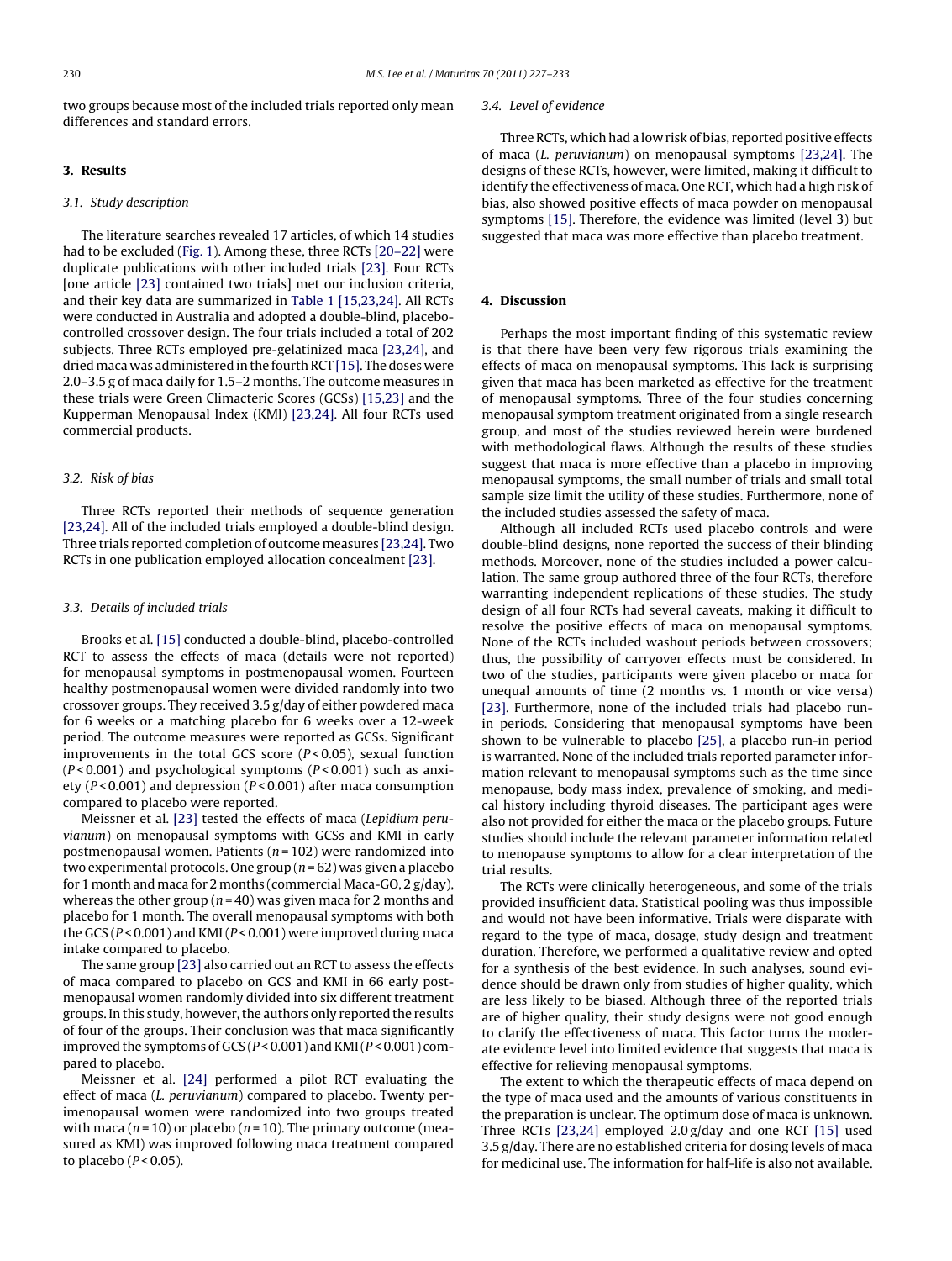<span id="page-4-0"></span>

**Fig. 1.** Flowchart for selection of inclusion trials. RCT: randomized clinical trial.

Therefore, dose determination studies are required to identify the optimum dose.

The origin of maca is also a concern. The therapeutic effects of maca may vary according to the regions in which it is cultivated. Most studies have been performed with cultivated maca from Peru (L. peruvianum), which has been claimed to be unique compared to other maca species. Of all the studies included in our review, three RCTs [\[23,24\]](#page-6-0) applied commercially developed gelatinized, dried and pulverized hypocotyls of L. peruvianum. One study used commercially developed dried maca (the origin was not reported) [\[15\].](#page-5-0) The difference of ES may come from the type of maca, extraction methods, and/or doses.

The possible mechanisms that may be involved in maca for menopausal symptoms are hypothetical. One possible mechanism may be the estrogenic activities previously associated with female fertility [\[3,26\].](#page-5-0) One studyhas proposed thatmacamay stimulate the production of estrogens that optimize ovarian function and suppress Follicle-stimulating hormone [\[23\],](#page-6-0) while the other studies failed to do so [\[9,15\].](#page-5-0) Therefore, further investigations are needed to clarify these results. Another possible mechanism is the stimulation of hormonal reserves via fortification of the body's ability to regain and maintain hormonal homeostasis in the face of stressors [\[2,21\].](#page-5-0) None of these theories, however, have been fully established.

One argument for using maca for the management of menopausal symptoms might be that it causes fewer adverse effects than conventional drug treatments. None of the four RCTs assessed adverse events among maca users. It has been claimed that there are no reports of adverse events after consuming maca in food. However, natives in Peru recommendation for usage is maca be boiled before its consumption because of adverse events of fresh maca. Five cases of adverse events were noted in the Australian Adverse Drug Reactions database [\[13\].](#page-5-0) They included Budd-Chiari syndrome, attention disturbances, weight loss, agitation, abdominal pain, epistaxis, gingival bleeding, headache, nausea, vomiting, and abnormal liver function. It is possible that maca was directly responsible for the adverse events. However, in the Budd-Chiari syndrome case, the 40 year-old female patient was concomitantly using other medicine. The other potential adverse events of maca may relate to its estrogen-like functions. The result could be possible adverse events related to estrogen-sensitive diseases such as endometriosis and breast cancer. Therefore, adverse events should be tested in future studies or post-marketing surveillance.

The value of conducting a systematic review of a limited number of studies with low methodological quality may be considered controversial. The conclusion is often trivial for many practically and traditionally used medicines. However, systematic reviews can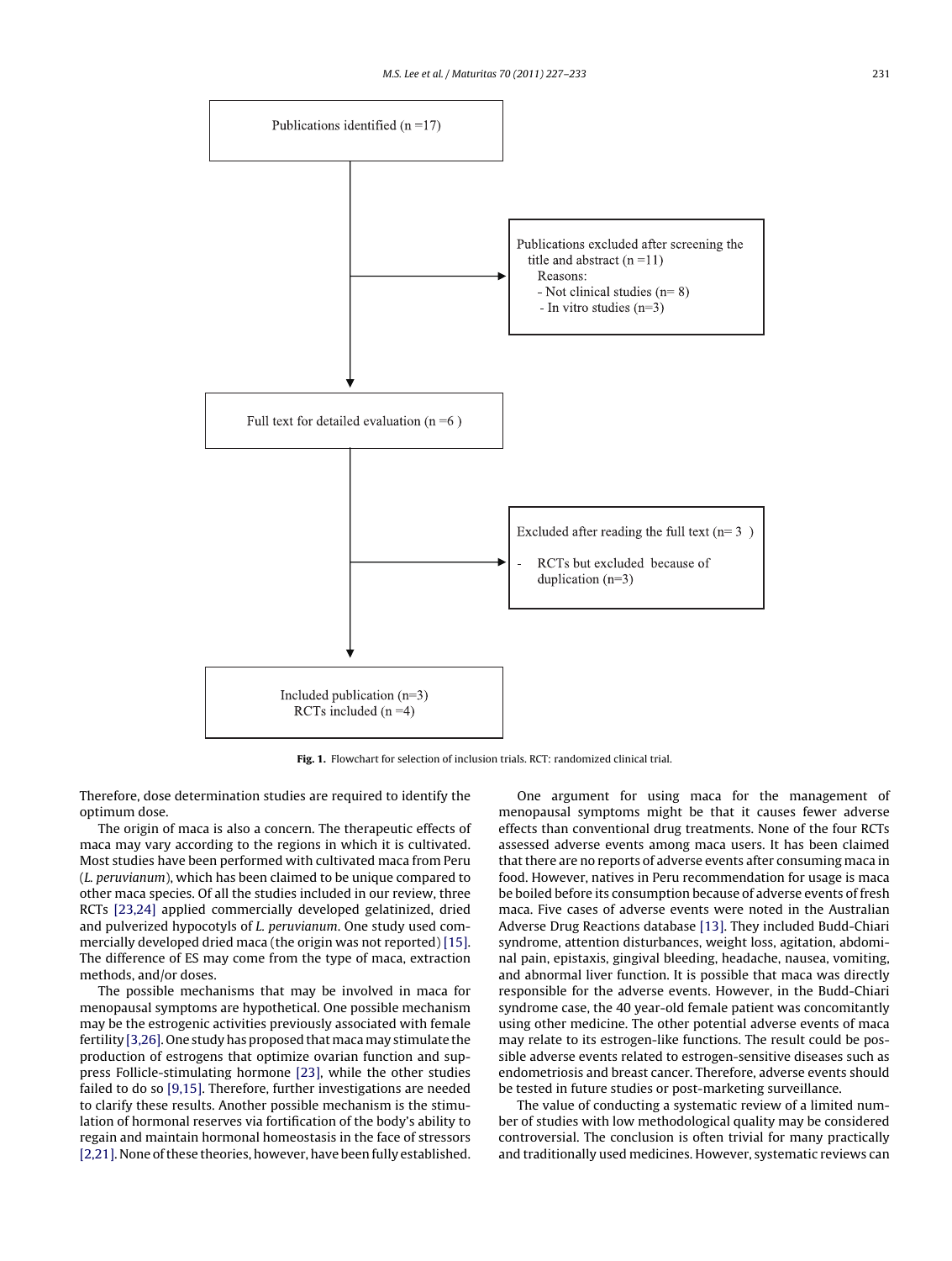<span id="page-5-0"></span>increase power, improve precision, answer questions not asked by individual studies, settle controversies arising from conflicting results, improve the quality of future primary studies, and generate new hypotheses [\[27–29\].](#page-6-0) Moreover, systematic reviews can avoid biases and draw conclusions in a manner that is as objective as possible [\[28\].](#page-6-0) Finally, systematic reviews that fail to find primary studies to include can be valuable in that they may indicate important gaps in our knowledge. Nonetheless, systematic reviews are retrospective and strongly depend on the quality of the primary studies included [\[28\],](#page-6-0) and they may lead to contradictory overall conclusions [\[28\].](#page-6-0) The use of statistics does not guarantee that the results are valid. In our case, given that the conclusions are from only four RCTs, the conclusions must remain tentative.

Our review has a number of other limitations. Although strong efforts were made to retrieve all RCTs on the subject, we cannot be absolutely certain that our searches located all relevant RCTs. Moreover, selective publishing and reporting are major causes of bias that have to be considered. It is conceivable that several negative RCTs remain unpublished and thus distort the overall picture [30,31]. It is noteworthy that a number of studies were supported by manufacturers of maca products, a factor that may have introduced a degree of bias. Most trials sponsored by the industry had positive outcomes. In this review, three included RCTs [\[23,24\]](#page-6-0) received the maca powder for trials from a company associated with maca product (NatureCorp Pty, Ltd.). Another possible bias is that all of the included trials were carried out in Australia. There is the possibility that the effects are crucially dependent on cultural context; however, more research would be required to systematically address this interesting point. Further limitations include the paucity and the often suboptimal methodological quality of the primary data. Some of the RCTs included in the present review were not successful in minimizing bias. These factors limit the conclusiveness of this systematic review.

Future trials testing the effects of maca should adhere to rigorous trial designs that are adequately suited to the research question being asked. Such trials should preferably be randomized, doubleblinded, and be controlled for placebo effects. Moreover, they should have adequate allocation concealment, optimal treatment dosages and sample sizes based on proper sample size calculations, use validated outcome measures and include a full description of the actual interventions being tested. According to the results of our analysis, future studies should include a placebo run-in phase and at least two consecutive phases of maca use to clarify its effectiveness. Furthermore, the use of standardized maca is essential to control the bias from the differences of maca formulation. Importantly, future studies should be reported adequately, preferably according to CONSORT guidelines [\[32\].](#page-6-0)

In conclusion, the results of our systematic review provide only limited evidence for the effectiveness of maca in improving menopausal symptoms. The total number of trials, total sample size and average methodological quality of the primary studies are too low to draw firm conclusions. Moreover, our current knowledge of the risks of maca intake is insufficient. Therefore, more rigorous studies appear to be warranted.

## **Contributors**

Myeong Soo Lee and Byung-Cheul Shin designed the review, performed searches, appraised and selected trials, extracted data, contacted authors for additional data, carried out analysis and interpretation of the data, and drafted this report.

Eun Jin Yang, Hyun-Ja Lim and Edzard Ersnt reviewed and critiqued on the review protocol and this report, assisted in designing of the review

#### **Competing interests**

None declared.

## **Funding**

No external funding was received.

### **Provenance and peer review**

Not commissioned, externally peer reviewed.

## **Acknowledgments**

M. S. Lee was supported by KIOM.

## **References**

- [1] Rossouw JE, Anderson GL, Prentice RL, et al. Risks and benefits of estrogen plus progestin in healthy postmenopausal women: principal results from the women's health initiative randomized controlled trial. JAMA 2002;288:321–33.
- Hudson T. Maca: new insights on an ancient plant. Integr Med 2008;7:54-7.
- [3] Lentz AC, Carson III CC, Marson L. Does the new herbal supplement maca enhance erectile function or female sexual function? Semin Prev Altern Med 2006;2:85–90.
- [4] Li G, Ammermann U, Quirós C. Glucosinolate contents in maca (Lepidium peruvianum; chacón) seeds, sprouts, mature plants and several derived commercial products. Econ Bot 2001;55:255–62.
- [5] Lepidium Meyenii Resource Center Online Information. Lepidium meyenii. Available at: <http://wwwlepidiummeyenii.com/> [accessed at 30.06.10].
- [6] Valerio Jr LG, Gonzales GF, Toxicological aspects of the South American herbs cat's claw (Uncaria tomentosa) and maca (Lepidium meyenii): a critical synopsis. Toxicol Rev 2005;24:11–35.
- [7] Valentova K, Buckiova D, Kren V, Peknicova J, Ulrichova J, Simanek V. The in vitro biological activity of Lepidium meyenii extracts. Cell Biol Toxicol 2006;22:91–9.
- [8] Gonzales GF, Cordova A, Gonzales C, Chung A, Vega K, Villena A, Lepidium meyenii (maca) improved semen parameters in adult men. Asian J Androl 2001;3:301–3.
- [9] Gonzales GF, Cordova A, Vega K, Chung A, Villena A, Gonez C. Effect of Lepidium meyenii (maca), a root with aphrodisiac and fertility-enhancing properties, on serum reproductive hormone levels in adult healthy men. J Endocrinol 2003;176:163–8.
- [10] Zhang Y, Yu L, Ao M, Jin W. Effect of ethanol extract of Lepidium meyenii Walp. on osteoporosis in ovariectomized rat. J Ethnopharmacol 2006;105:274–9.
- [11] Rowland DL, Tai W. A review of plant-derived and herbal approaches to the treatment of sexual dysfunctions. J Sex Marital Ther 2003;29:185–205.
- [12] Wang Y, Wang Y, McNeil B, Harvey LM. Maca: An andean crop with multipharmacological functions. Food Res Intern 2007;40:783–92.
- [13] The International Association for Contract and Commercial Management. Evaluation of a new class 1 substance: Lepidium meyenii walpers; 2006. Available at: <http://wwwfitoicacom/Biblioteca/Plantas/Maca/Articulos/2006-10pdf> [accessed at 28.06.11].
- [14] Gonzales GF, Miranda S, Nieto J, et al. Red maca (Lepidium meyenii) reduced prostate size in rats. Reprod Biol Endocrinol 2005;3:5.
- [15] Brooks NA, Wilcox G, Walker KZ, Ashton JF, Cox MB, Stojanovska L. Beneficial effects of Lepidium meyenii (maca) on psychological symptoms and measures of sexual dysfunction in postmenopausal women are not related to estrogen or androgen content. Menopause 2008;15:1157–62.
- [16] Shin BC, Lee MS, Yang EJ, Lim HS, Ernst E. Maca: (L. meyenii) for improving sexual function: a systematic review. BMC Complement Altern Med 2010;10:44.
- [17] Higgins JPT, Altman DG. Assessing risk of bias in included studies. In: Julian PTH, Green S, editors. Cochrane handbook for systematic reviews of interventions. West Sussex, England: Wiley-Blackwell; 2008. p. 187–241.
- [18] Slavin RE. Best evidence synthesis: an intelligent alternative to meta-analysis. J Clin Epidemiol 1995;48:9–18.
- [19] van Tulder MW, Cherkin DC, Berman B, Lao L, Koes BW. The effectiveness of acupuncture in the management of acute and chronic low back pain. A systematic review within the framework of the Cochrane collaboration back review group. Spine 1999;24:1113–23.
- [20] Meissner HO, Kapczynski W, Mrozikiewicz P, Lutomski J. Use of gelatinized maca (Lepidium peruvanum) in early postmenopausal women – a pilot study. Int J Biomed Sci 2005;1:33–45.
- [21] Meissner HO, Mscisz A, Reich-Bilinska H, et al. Hormone-balancing effect of pre-gelatinized organic maca (Lepidium peruvanum chacon): (iii) clinical responses of early-postmenopausal women to maca in double blind, randomized, placebo-controlled, crossover configuration, outpatient study. Int J Biomed Sci 2006;2:375–94.
- [22] Meissner HO, Reich-Bilinska H, Mrozikiewicz P, et al. Hormone-balancing and pharmacological effects of therapeutic doses of Lepidium peruvianum (maca-go)